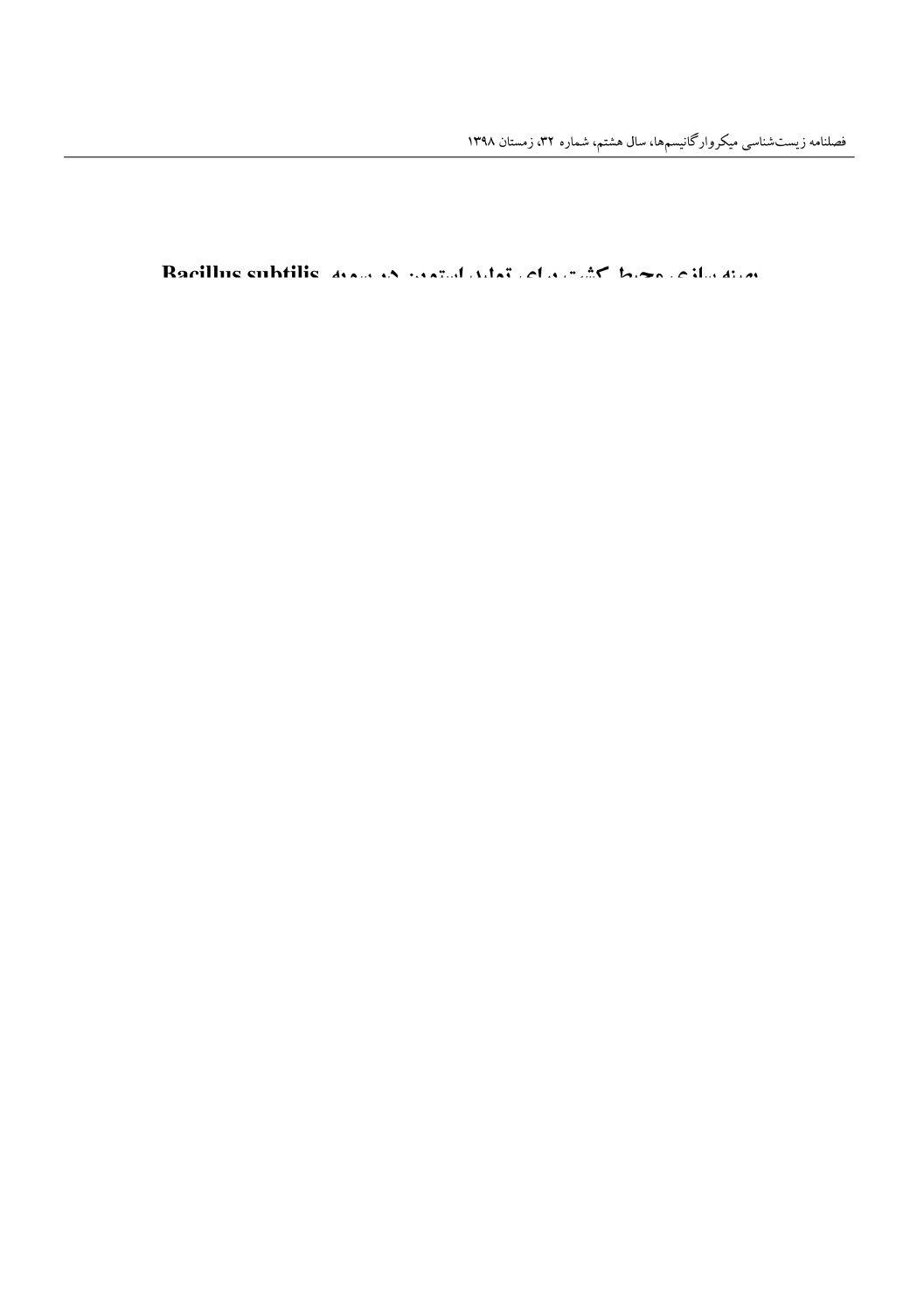Biological Journal of Microorganism Document Type: Research Paper 8 th Year, Vol. 8, No. 32, Winter 2020 **Received:** April 7, 2018/ **Accepted:** October 17, 2018. **Page:** 47-57 **Doi:** [10.22108/BJM.2018.110315.1120](https://bjm.ui.ac.ir/article_23011.html)

# **Optimization of acetoin production by biological control strain** *Bacillus Subtilis* **GB03 using statistical experimental design**

**Rohallah Sharifi \***

Assistant Prof. of Department of Plant Protection, University College of Agriculture and Natural Resources, Razi University, Kermanshah, Iran, r.sharifi@razi.ac.ir

**Hossein Kiani** 

Assistant Professor, Department of Food Sci., Eng., & Tech., University College of Agriculture and Natural Resources, University of Tehran, Karaj, Iran, hokiani@ut.ac.ir

**Masoud Ahmadzadeh** 

Professor of Plant Pathology, Department of Plant Protection, University College of Agriculture and Natural Resources, University of Tehran, Karaj, Iran, ahmadz@ut.ac.ir

**Keivan Behboudi** 

Professor of Plant Pathology, Department of Plant Protection, University College of Agriculture and Natural Resources, University of Tehran, Karaj, Iran, keivanbeh@yahoo.com

### **Abstract**

**Introduction:** Acetoin production, by beneficial rhizobacteria, plays an important role in plant growth and resistance to plant pathogens. The aim of this work was to optimize the nutritional conditions using statistically based experimental designs for the production of *B. subtilis* GB03 acetoin.

**Materials and method**s**:** Eight components of the medium and cultivation conditions were examined for their significance on the production of acetoin using the Plackett–Burman experimental design. Steepest ascent experiments were employed to approach the optimal region of the three factors and a central composite design was applied to determine their optimal levels.

**Results:** Results indicated that Glucose, ammonium phosphate and agitation speed had significant effects on the acetoin production. The significant medium components in our optimization medium were 75.91 g/l of glucose, 5.79 g/l of ammonium phosphate, and 213rpm of agitation speed. The maximum acetoin concentration of 26.1  $\alpha$ /l at 40 h was obtained. Volatiles emitted from bacteria on optimized medium showed phytotoxicity on Arabidopsis seedlings. Result revealed that 1 ppm of acetoin was the best for the promotion of plant growth.

**Discussion and conclusion:** Statistical experimental designs appeared to be an influential tool for optimization of fermentation conditions to enhance the acetoin production. However, volatile components secreted from the bacteria in the optimized medium showed some degree of phytotoxicity on Arabidopsis seedlings.

<sup>\*</sup>Corresponding Author

Copyright © 2020, University of Isfahan. This is an Open Access article distributed under the terms of the Creative Commons Attribution License (http://creativecommons.org/licenses/BY-NC-ND/4.0/), which permits others to download this work and share it with others as long as they credit it, but they cannot change it in any way or use it commercially.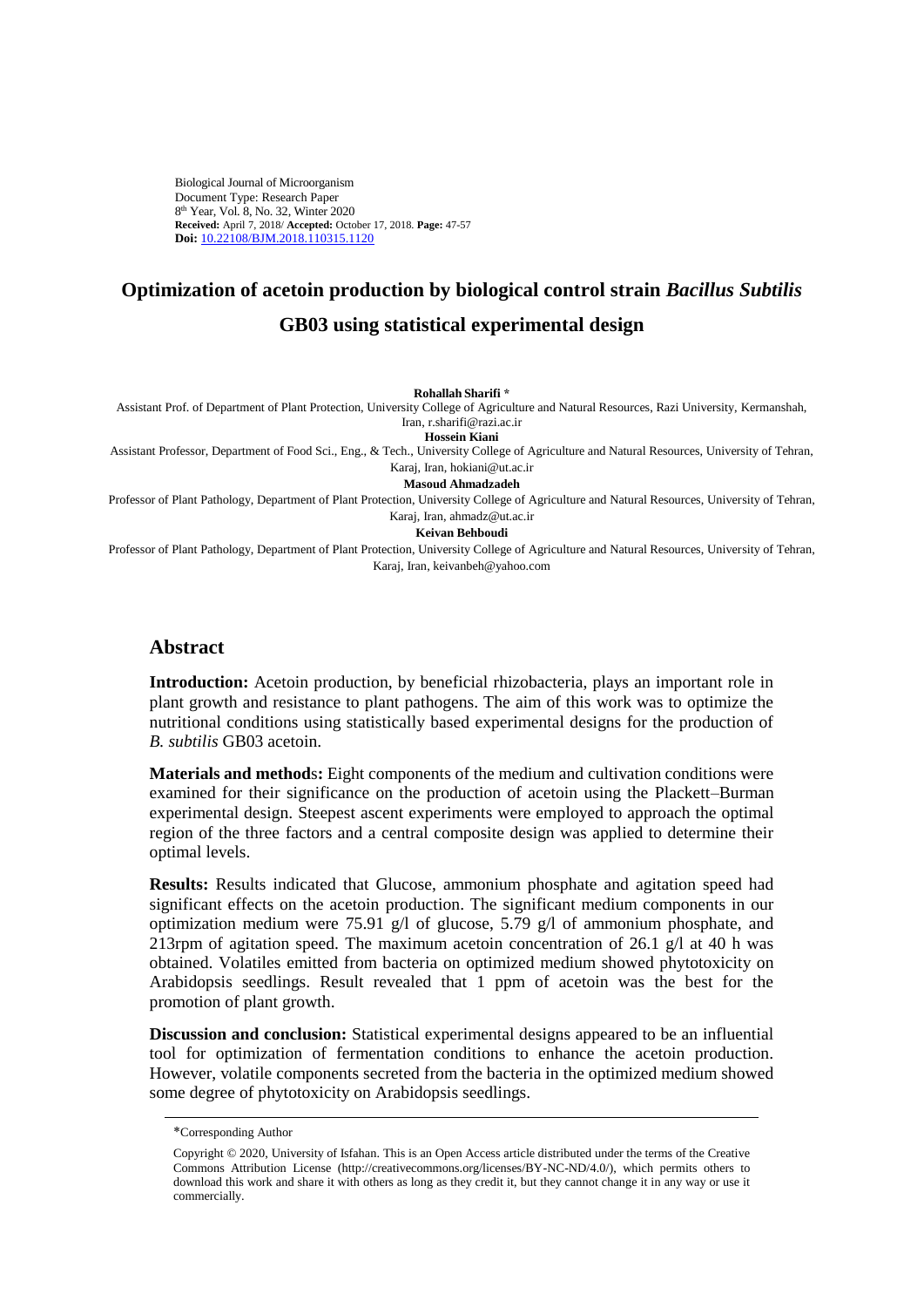**Key words:** Culture Media, Experimental Design, Phytotoxicity, Plant Growth.

## **Introduction**

Plant growth promoting rhizobacteria (PGPR) produces specific volatiles that have a positive impact on plant growth and could induce systemic resistance against plant diseases [\(1,](file:///D:/University/Safhe%20araei/Microorganism/60/BJM-1804-1120%20ویراستاری%20شده%20(1).docx%23_ENREF_1) [2\)](file:///D:/University/Safhe%20araei/Microorganism/60/BJM-1804-1120%20ویراستاری%20شده%20(1).docx%23_ENREF_2). Ryu et al. [\(3\)](file:///D:/University/Safhe%20araei/Microorganism/60/BJM-1804-1120%20ویراستاری%20شده%20(1).docx%23_ENREF_3) has demonstrated that 2, 3-butanediol and acetoin as its precursor produced by *Bacillus subtilis* GB03 could efficiently trigger systemic resistance against *Pectobacterium carotovorum* subsp. *carotovorum* in *Arabidopsis*. Rudrapa et al. [\(4\)](file:///D:/University/Safhe%20araei/Microorganism/60/BJM-1804-1120%20ویراستاری%20شده%20(1).docx%23_ENREF_4) proved that acetoin is responsible for induced-resistance against *Pseudomonas syringae* pv. *tomato* in *Arabidopsis*. Complementary work performed by [\(5\)](file:///D:/University/Safhe%20araei/Microorganism/60/BJM-1804-1120%20ویراستاری%20شده%20(1).docx%23_ENREF_5) showed that long time exposure to GB03 volatiles could result in sustained beneficial effects on *Arabidopsis* growth and significantly increase seed yield compared with water as the control. These findings encouraged researchers to apply synthetic volatile compounds for field treatment. Field treatments with synthetic 2, 3-butanediol, and acetoin resulted in 15.2% and 12.4%, higher weights of Pepper than negative control, respectively [\(6,](file:///D:/University/Safhe%20araei/Microorganism/60/BJM-1804-1120%20ویراستاری%20شده%20(1).docx%23_ENREF_6) [7\)](file:///D:/University/Safhe%20araei/Microorganism/60/BJM-1804-1120%20ویراستاری%20شده%20(1).docx%23_ENREF_7).

Despite the abundance of chemical approaches for the synthesis of acetoin, natural acetoin generated through fermentation and enzymatic reactions appears to be more promising since it is the consumer and environmentally friendly [\(8,](file:///D:/University/Safhe%20araei/Microorganism/60/BJM-1804-1120%20ویراستاری%20شده%20(1).docx%23_ENREF_8) [9\)](file:///D:/University/Safhe%20araei/Microorganism/60/BJM-1804-1120%20ویراستاری%20شده%20(1).docx%23_ENREF_9). However, the most of common used strains for the purpose of acetoin production give low-yield in general media. Thereby, a lot of efforts have been made to optimize nutrient conditions in growth medium in order to enhance

acetoin production using candidate strains [\(10-12\)](file:///D:/University/Safhe%20araei/Microorganism/60/BJM-1804-1120%20ویراستاری%20شده%20(1).docx%23_ENREF_10). Xiao et al. [\(12,](file:///D:/University/Safhe%20araei/Microorganism/60/BJM-1804-1120%20ویراستاری%20شده%20(1).docx%23_ENREF_12) [13\)](file:///D:/University/Safhe%20araei/Microorganism/60/BJM-1804-1120%20ویراستاری%20شده%20(1).docx%23_ENREF_13) based on the literature reviews showed that *B. subtilis* was one of the best reported species for acetoin production. *Bacillus subtilis* CICC 10025 was able to produce 37.9 g/L acetoin using an optimized medium [\(12\)](file:///D:/University/Safhe%20araei/Microorganism/60/BJM-1804-1120%20ویراستاری%20شده%20(1).docx%23_ENREF_12), demonstrating the importance of medium optimization.

Nutritional and physiological factors such as media component, agitation, pH, and temperature of the cell culture are crucial for operating fermentative processes. In previous reports [\(14,](file:///D:/University/Safhe%20araei/Microorganism/60/BJM-1804-1120%20ویراستاری%20شده%20(1).docx%23_ENREF_14) [15\)](file:///D:/University/Safhe%20araei/Microorganism/60/BJM-1804-1120%20ویراستاری%20شده%20(1).docx%23_ENREF_15), oxygen supply was an essential factor for acetoin and 2,3-butanediol production. Moes et al. [\(15\)](file:///D:/University/Safhe%20araei/Microorganism/60/BJM-1804-1120%20ویراستاری%20شده%20(1).docx%23_ENREF_15) reported that oxygen level has a profound impact on acetoin/2,3butanediol ratio production during fermentation, with acetoin and 2,3 butanediol being excreted under high oxygen levels and under low oxygen levels, respectively. Ji et al. [\(14\)](file:///D:/University/Safhe%20araei/Microorganism/60/BJM-1804-1120%20ویراستاری%20شده%20(1).docx%23_ENREF_14) examined the acetoin and 2,3-butanediol production process at different oxygen supply conditions by changing agitation speed, and similar results were found.

The objective of this study is to optimize fermentation conditions maximizing acetoin yield from *Bacillus subtilis* GB03. The optimization of acetoin production was carried out using a stepwise approach. In the first step, medium composition and physiological factors significantly influential on the acetoin production would be initially screened using the Plackett–Burman design [\(16,](file:///D:/University/Safhe%20araei/Microorganism/60/BJM-1804-1120%20ویراستاری%20شده%20(1).docx%23_ENREF_16) [17\)](file:///D:/University/Safhe%20araei/Microorganism/60/BJM-1804-1120%20ویراستاری%20شده%20(1).docx%23_ENREF_17). Subsequently, the optimization of the most significant components would be performed by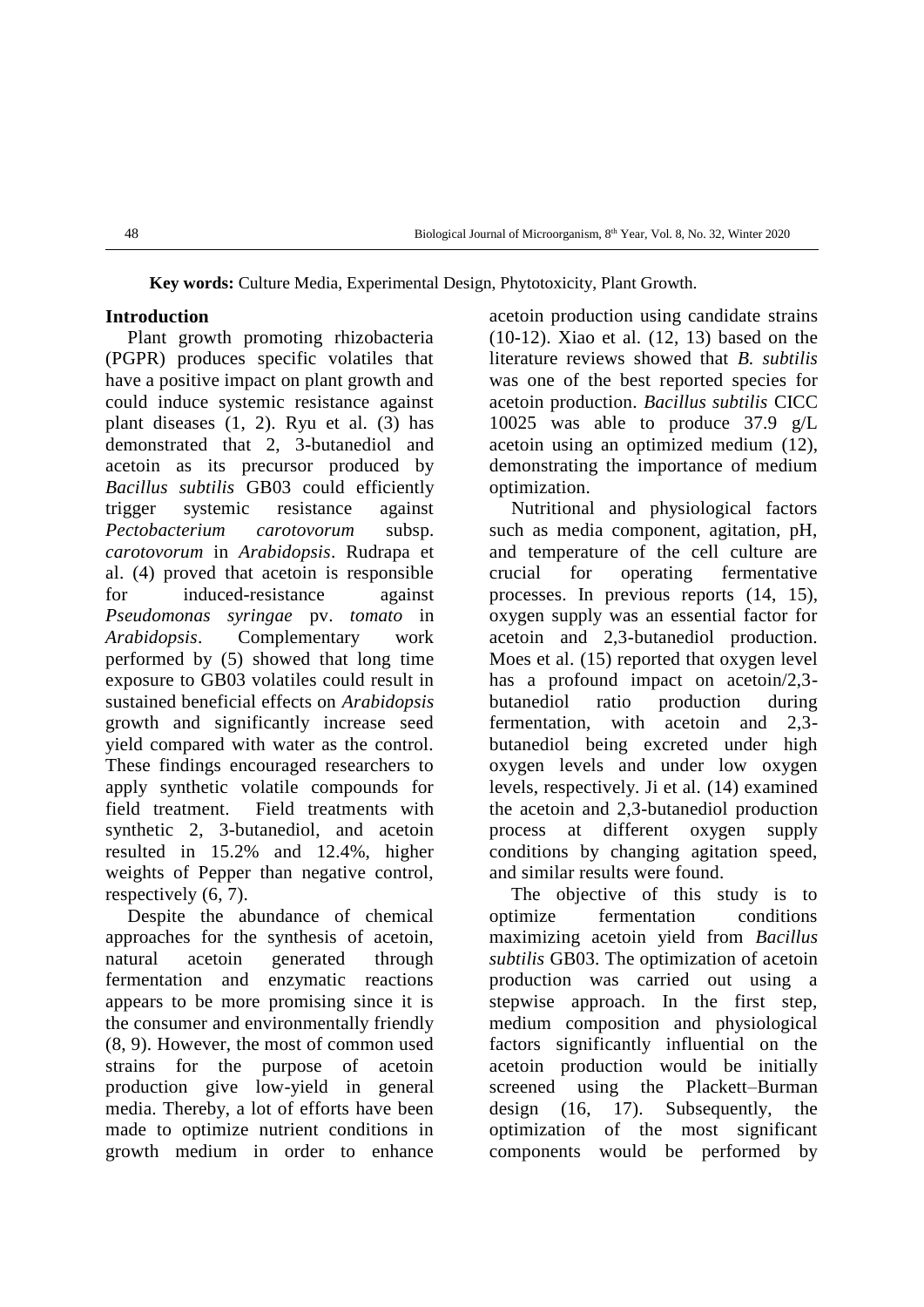steepest ascent method and the Response Surface Methodology (RSM) design [\(12\)](file:///D:/University/Safhe%20araei/Microorganism/60/BJM-1804-1120%20ویراستاری%20شده%20(1).docx%23_ENREF_12). Finally, the suggested models would be verified.

#### **Materials and Methods**

**Microorganism and culture conditions:**  The bacterium used throughout the study, *Bacillus subtilis* GB03, is an active ingredient of commercial biocontrol product Kodiak® (kindly provided by prof. Kleopper from Auburn University). The strain was grown on fresh Luria-Bertani Medium (LB) and sub-cultured every month in LB agar. Bacterium maintained in 20% glycerol at −80°C for long-term storage. The production of acetoin was studied in 50ml of a basic fermentation medium containing glucose 45 g/l, K<sub>2</sub>HPO<sub>4</sub>4 g/l,  $(NH_4)$ <sub>2</sub> HPO<sub>4</sub> 3.5 g/l, FeSO<sub>4</sub> 0.01 g/l, MgSO4 0.45 g/l. The medium pH was adjusted to 6.5 before sterilization. The cultivation was performed in a 250-ml flask incubated in a shaker incubator at 180 rpm, 30˚C for 40 h.

Thereafter, In order to estimate microbial population, one milliliter of the fermented sample was taken and relevant optical density (OD) was recorded using a UV-visible spectrophotometer (Lambda, Perkin-Elmer, USA) at 600 nm. Bacterial population was also determined by

standard plate count method (SPC) and reported as Colony Forming Units (CFU) per milliliter. For analyzing acetoin concentration, one milliliter of cultivated cells was centrifuged at  $10,000\times g$  for 10 min. The supernatant was analyzed by the Romick and Fleming [\(18\)](file:///D:/University/Safhe%20araei/Microorganism/60/BJM-1804-1120%20ویراستاری%20شده%20(1).docx%23_ENREF_18) method.

**Plackett–Burman design:** The Plackett– Burman (PB) design was used as an efficient way for screening the important factors among a large number of variables [\(17\)](file:///D:/University/Safhe%20araei/Microorganism/60/BJM-1804-1120%20ویراستاری%20شده%20(1).docx%23_ENREF_17). This design is based on the first-order model:

Eq. 1 
$$
Y = \beta_0 + \sum_{i=1}^{k} \beta_i X_i
$$

Where Y is the response (acetoin production);  $β_0$  is the model intercept,  $β_i$  is the linear coefficient, and  $X_i$  is the level of the independent variable. Each variable is represented at two levels, high and low, which are denoted by  $(+1)$  and  $(-1)$ , respectively. A total of eight parameters including glucose  $(X1)$ , glycerol  $(X2)$  and  $(NH_4)_2$  HPO<sub>4</sub> (X3) concentration, agitation speed  $(X4)$ , pH  $(X5)$ , temperature  $(X6)$ ,  $MgSO<sub>4</sub>(X7)$  and  $FeSO<sub>4</sub>(X8)$  were included for the selection of the most important factors. Table 1 illustrates the levels of each variable and the design details. All experiments were carried out in triplicates.

Table 1- Plackett–Burman matrix for screening of significant factors affecting acetoin production. Variables provided in coded and real values

| provided in coded and real values |                              |          |         |           |           |          |            |           |         |
|-----------------------------------|------------------------------|----------|---------|-----------|-----------|----------|------------|-----------|---------|
| Run                               | Coded (real) Variable levels |          |         |           |           |          |            |           | Acetoin |
|                                   | X1                           | X2       | X3      | X4        | X5        | X6       | X7         | X8        | (g/l)   |
|                                   | $-1(30)$                     | 1(15)    | 1(5)    | $-1(100)$ | $-1(5.5)$ | 1(34)    | 1(0.02)    | 1(0.6)    | 18.3    |
| 2                                 | 1(60)                        | $-1(10)$ | 1(5)    | $-1(100)$ | $-1(5.5)$ | $-1(26)$ | 1(0.02)    | $-1(0.3)$ | 20.5    |
| 3                                 | 1(60)                        | $-1(10)$ | 1(5)    | 1(300)    | 1(7.5)    | 1(34)    | $-1(0.00)$ | 1(0.6)    | 22.8    |
| 4                                 | 1(60)                        | 1(15)    | $-1(2)$ | $-1(100)$ | 1(7.5)    | 1(34)    | $-1(0.00)$ | $-1(0.3)$ | 18.6    |
| 5                                 | $-1(30)$                     | 1(15)    | 1(5)    | $-1(100)$ | 1(7.5)    | $-1(26)$ | $-1(0.00)$ | $-1(0.3)$ | 17.1    |
| 6                                 | 1(60)                        | 1(15)    | $-1(2)$ | 1(300)    | $-1(5.5)$ | 1(34)    | 1(0.02)    | $-1(0.3)$ | 21.2    |
| 7                                 | $-1(30)$                     | 1(15)    | $-1(2)$ | 1(300)    | 1(7.5)    | $-1(26)$ | 1(0.02)    | 1(0.6)    | 16.9    |
| 8                                 | 1(60)                        | 1(15)    | 1(5)    | 1(300)    | $-1(5.5)$ | $-1(26)$ | $-1(0.00)$ | 1(0.6)    | 24.1    |
| 9                                 | $-1(30)$                     | $-1(10)$ | $-1(2)$ | $-1(100)$ | $-1(5.5)$ | 1(34)    | $-1(0.00)$ | 1(0.6)    | 15.2    |
| 10                                | $-1(30)$                     | $-1(10)$ | $-1(2)$ | 1(300)    | $-1(5.5)$ | $-1(26)$ | $-1(0.00)$ | $-1(0.3)$ | 16.6    |
| 11                                | $-1(30)$                     | $-1(10)$ | 1(5)    | 1(300)    | 1(7.5)    | 1(34)    | 1(0.02)    | $-1(0.3)$ | 18.9    |
| 12                                | 1(60)                        | $-1(10)$ | $-1(2)$ | $-1(100)$ | 1(7.5)    | $-1(26)$ | 1(0.02)    | 1(0.6)    | 18.4    |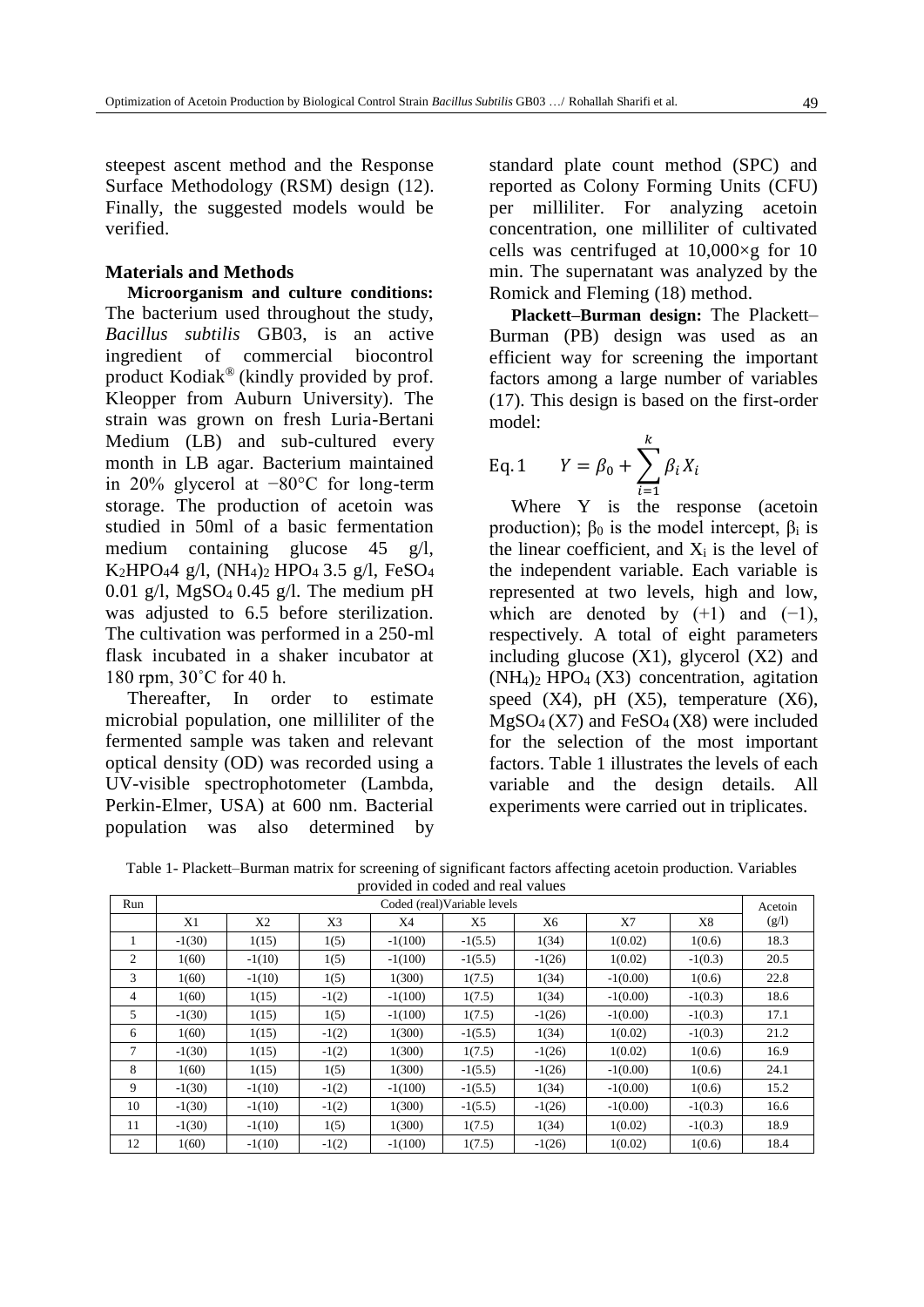**Path of steepest ascent:** The method of steepest ascent was generated by the first order model derived from PB design to move serially along the direction of the maximum increase in the response. The zero level of selected variables in the PB design was chosen as the base in the steepest ascent path. The direction of steepest ascent was the direction in which Y increased most rapidly. Experiments were performed along the steepest ascent path until the response did not increase anymore. Thus, the steepest ascent method allowed coming closer to the optimal level and locating a new experimental region [\(10\)](file:///D:/University/Safhe%20araei/Microorganism/60/BJM-1804-1120%20ویراستاری%20شده%20(1).docx%23_ENREF_10).

**Response surface methodology:** Response surface methodology (RSM) was used to optimize acetoin production based on central composite design. The three factors screened by PB design, with five coded levels, were used to determine the most significant factors for enhancing acetoin production. The level of each variable and the design matrix are given in Table 4. The data obtained from RSM on acetoin production were subjected to the analysis of variance (ANOVA) and the role of each variable, their interactions, and statistical analysis to obtain predicted yields are explained by applying the following quadratic equation:

Eq. 2  $Y = \beta_0 + \sum \beta_i X_i + \sum \beta_{ij} X_i X_j +$  $\sum \beta_{ii} X_i^2$ 

Where Y is the predicted response,  $X_i$ and  $X_i$  are the independent variables,  $\beta_0$  is the intercept term,  $\beta_i$  is the linear coefficient,  $\beta_{ii}$  is the quadratic coefficient,  $\beta_{ii}$  is the interaction coefficient. For statistical calculations according to the following equation:

Eq. 3  $X = (U - U_0)/\Delta U$ 

Where X is the coded value of the independent variable, U is the real value of the independent variable,  $U_0$  is the real value of the independent variable on the center point, and  $\Delta U$  is the step change

value.

**Validation of the experimental model:** In order to validate the model, experiments were carried out at optimal levels of the most significant variables and middle level of other medium components in 250-ml flasks. All experiments were carried out in triplicates and averages of the results were taken as the response. Correlation coefficient  $(R^2)$ ) between actual and predicted data determines accuracy of model.

**Plant growth promotion bioassay:** The experiment was performed using the Iplate method described by Ryu et al. [\(3\)](file:///D:/University/Safhe%20araei/Microorganism/60/BJM-1804-1120%20ویراستاری%20شده%20(1).docx%23_ENREF_3). 30 μl of 10<sup>8</sup> CFU/ml *B. subtilis* GB03 suspension or 0, 0.001, 0.01, 0.1, 1, 10 and 100 ppm of acetoin inoculated on paper disc on the optimized medium. Two-dayold Arabidopsis seedlings were transplanted into other part of I-plate. Seedling fresh weight was measured after 14 days.

**Statistical Analysis:** The experimental designs and regression analysis of the experimental data were conducted using Design-Expert, Version 7.0 (STAT-EASE Inc., Minneapolis, USA). All experiments were repeated three times. The analysis of variance (ANOVA) was used to estimate the statistical parameters. In PB design, the variables with less significant effect (confidence level less than 95%) were not included in the optimization experiments. However, in the case of negative and positive factors, they were used at their low and high levels, respectively. The fit of the obtained regression model was checked using the adjusted coefficient of determination  $\mathbb{R}^2$ , and its statistical significance was determined by Fisher's test. Surface plots of responses were obtained using the same software.

#### **Results**

**Selection of significant variables by Plackett–Burman design:** PB design was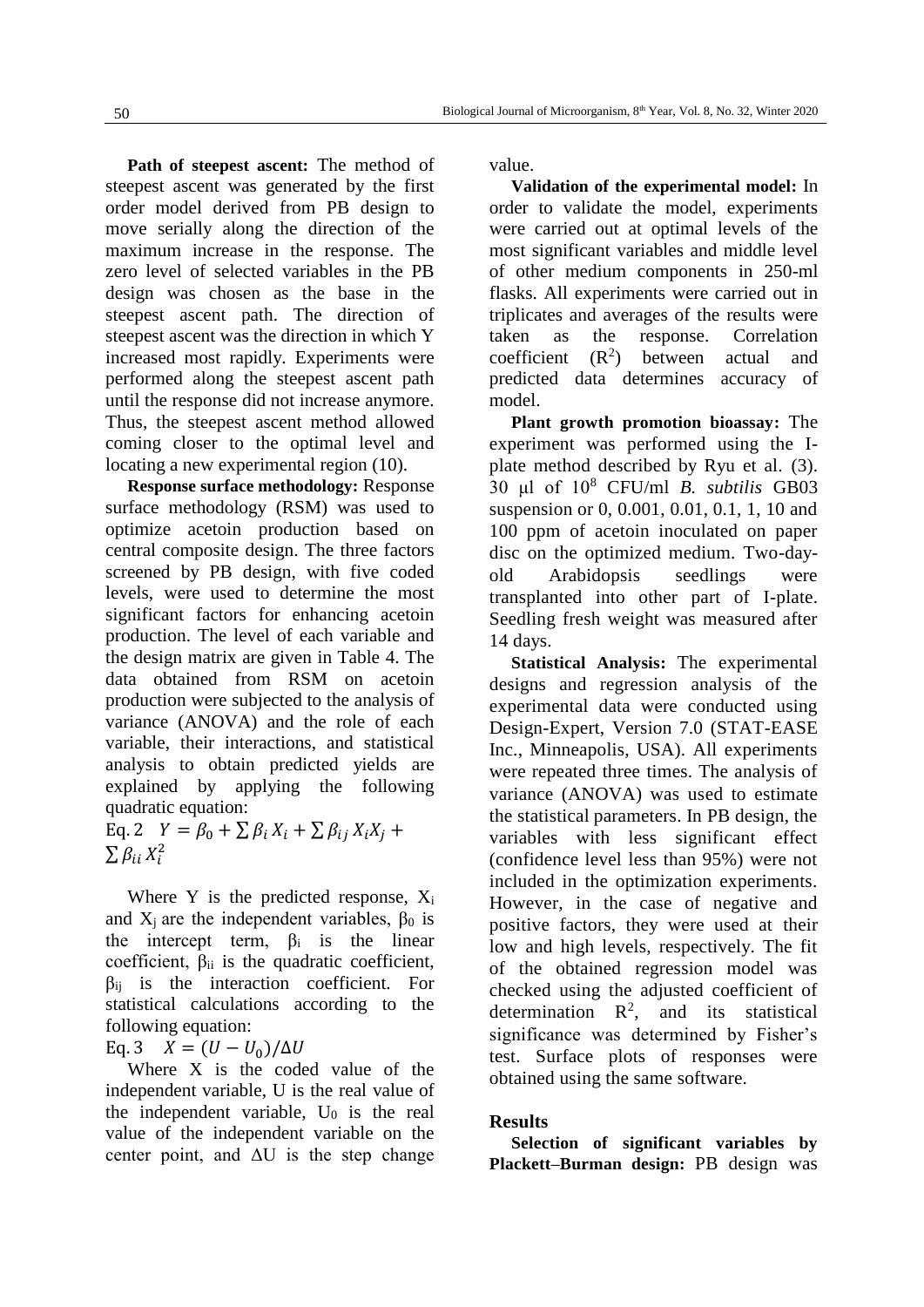used to identify the variables with significant impact on acetoin production. In this section, a twelve-experiment PB design was used for eight variables in acetoin production including glucose, glycerol, (NH4)2 HPO4, agitation speed, pH, temperature, MgSO<sup>4</sup> and FeSO4, based on preliminary experiments and related reports [\(10,](file:///D:/University/Safhe%20araei/Microorganism/60/BJM-1804-1120%20ویراستاری%20شده%20(1).docx%23_ENREF_10) [12,](file:///D:/University/Safhe%20araei/Microorganism/60/BJM-1804-1120%20ویراستاری%20شده%20(1).docx%23_ENREF_12) [17\)](file:///D:/University/Safhe%20araei/Microorganism/60/BJM-1804-1120%20ویراستاری%20شده%20(1).docx%23_ENREF_17). The experimental data analysis indicated that there was a wide variation in acetoin concentrations from 15.2 to 24.1 g/L in the twelve-experiment PB design. After regression analysis, the parameters (P˂0.05) such as glucose, agitation speed and ammonium phosphate concentration showed P values less than 0.05 and were consequently considered as significant factors on the production of acetoin. Despite the insignificant effect of FeSO4, MnSO4 and pH on acetoin production (P>0.05), they were adjusted at their low levels according to their negative impact. Factors such as temperature and glycerol had non-significant positive effects and were set at their high levels. Teixeira et al. [\(11\)](file:///D:/University/Safhe%20araei/Microorganism/60/BJM-1804-1120%20ویراستاری%20شده%20(1).docx%23_ENREF_11) showed that pH has non-significant negative effect on acetoin production but the effect of temperature was reported to be positive. MgSO<sub>4</sub> exhibited a negative impact on both acetoin and butanediol production [\(12,](file:///D:/University/Safhe%20araei/Microorganism/60/BJM-1804-1120%20ویراستاری%20شده%20(1).docx%23_ENREF_12) [17\)](file:///D:/University/Safhe%20araei/Microorganism/60/BJM-1804-1120%20ویراستاری%20شده%20(1).docx%23_ENREF_17). Table 2 shows the effects of the variables on the response and the significant levels.

To approach the optimum response, the fitted first-order model equation for acetoin production was obtained from the PB design experiments:

Eq.  $4$  Y  $=5.172+0.085X_1+0.073X_2+0.122X_3+0.027$  $X_4$ -0.369 $X_5$ +0.133 $X_6$ -5.417 $X_7$ -2.683 $X_8$ 

The coefficient of each variable in Eq. 4 represents the strength of the effect of this variable on acetoin production. Statistical testing was carried out using Fisher's test for ANOVA according to the experimental data. The F and p values were 11.36 and 0.0163, respectively. The test model was statistically significant at the 98.8% level of significance. The coefficient  $\mathbb{R}^2$  of the firstorder model was 0.957, which indicated that only about 4.3% of the total variations were not explained by the model. The value of the adjusted determination coefficient (Adj  $R^2 = 87.3\%$ ) was also very high to advocate for a high significance of the model.

|        | Table 2- statistical analysis of Plackett-Burman |
|--------|--------------------------------------------------|
| design |                                                  |

| Variable                                                  | Coefficient | Standard<br>error | F<br>value | P value  |  |  |  |
|-----------------------------------------------------------|-------------|-------------------|------------|----------|--|--|--|
| Intercept                                                 | 5.172       | 0.085             | 19.93      | $0.006*$ |  |  |  |
| X1                                                        | 0.085       | 0.085             | 82.63      | $0.001*$ |  |  |  |
| X <sub>2</sub>                                            | 0.073       | 0.085             | 3.74       | 0.125    |  |  |  |
| X <sub>3</sub>                                            | 0.122       | 0.085             | 8.14       | $0.047*$ |  |  |  |
| X <sub>4</sub>                                            | 0.027       | 0.085             | 50.25      | $0.002*$ |  |  |  |
| X <sub>5</sub>                                            | $-0.037$    | 0.085             | 3.85       | 0.121    |  |  |  |
| X6                                                        | 0.133       | 0.085             | 6.57       | 0.62     |  |  |  |
| X7                                                        | $-5.417$    | 0.085             | 0.08       | 0.787    |  |  |  |
| X8                                                        | $-2.683$    | 0.085             | 4.57       | 0.099    |  |  |  |
| $\overline{R^2} = 0.957$ , $\overline{R^2}$ (Adj) = 0.873 |             |                   |            |          |  |  |  |

\* Significant at 95%

**Path of steepest ascent:** The path of steepest ascent was determined to find the correct direction of changing variables by increasing the value of the main factors. Based on the model obtained using Eq. 4, the path of steepest ascent was employed to move rapidly towards the optimum response, i.e., increasing the glucose, ammonium phosphate and agitation speed to improve acetoin yield. From the glucose, ammonium phosphate and agitation speed coefficients (0.0855, 0.122 and 0.0267), which were approximately equivalent (0.7, 1, 0.22), the glucose concentration would increase 0.7 design units  $(10 \text{ g/L})$  if the ammonium phosphate concentration increased 1 unit  $(1.5 \text{ g/L})$ . The center point of the PB design (no. 1 in Table 3) was considered the origin path. The design and responses of the steepest ascent experiment are shown in Table 3. The yield of acetoin increased along the path reaching the peak of 25.28 g/L when the concentration of glucose, ammonium phosphate and agitation speed was selected at 75, 5.5 and 240 g/l, respectively. It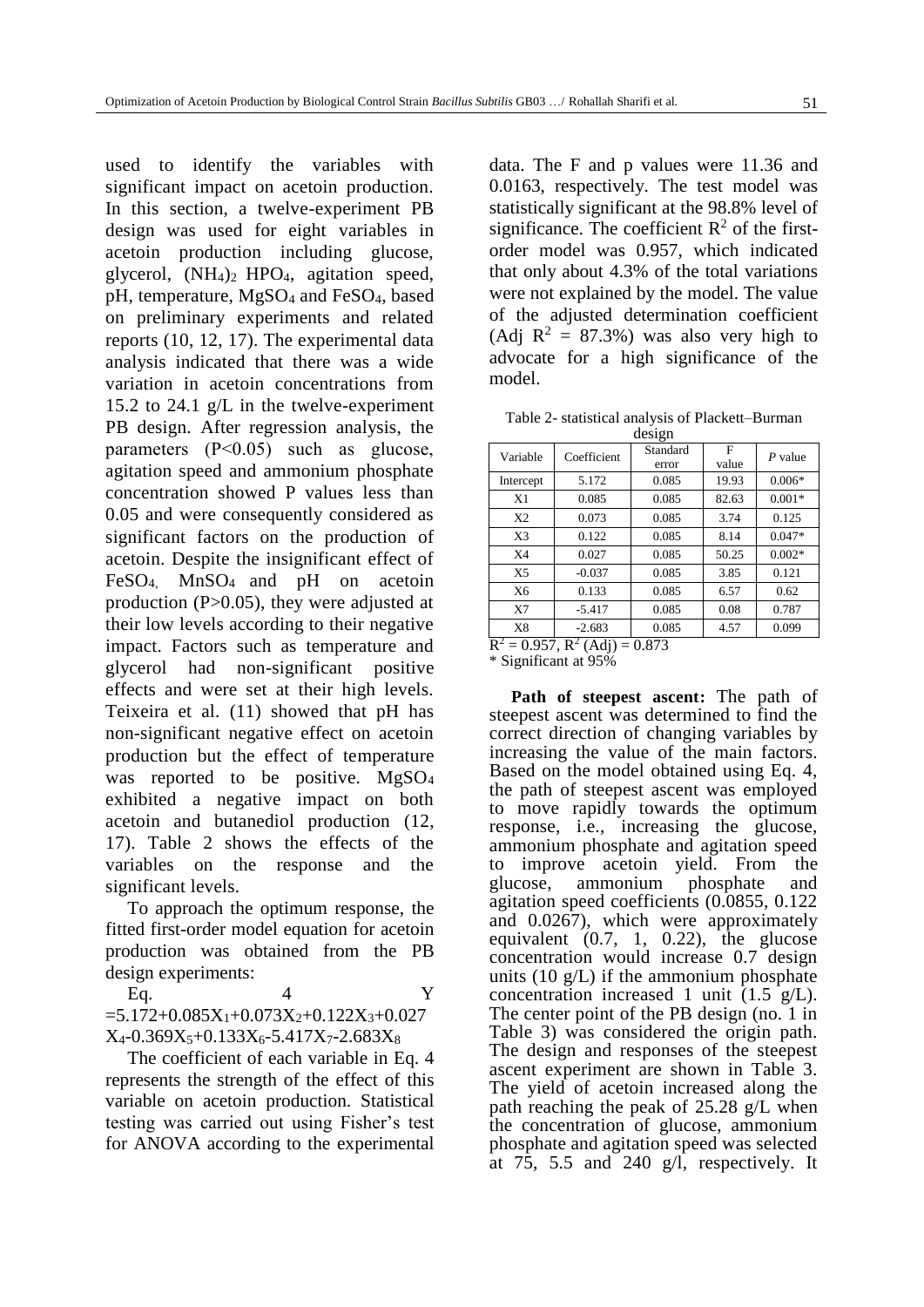suggested that this point was an appropriate center point for response surface methodology.

Table 3 Experiment design and results of the steepest ascent path

| Run            |                  | Acetoin<br>(g/l)                                |                    |       |
|----------------|------------------|-------------------------------------------------|--------------------|-------|
|                | Glucose<br>(g/l) | $(NH_4)$ <sub>2</sub> HPO <sub>4</sub><br>(g/l) | Agitation<br>(RPM) |       |
|                | 45               | 3.5                                             | 200                | 17.42 |
| $\overline{c}$ | 60               | 4.5                                             | 220                | 21.64 |
| 3              | 75               | 5.5                                             | 240                | 25.28 |
|                | 90               | 6.5                                             | 260                | 22.36 |
| ς              | 105              | 7.5                                             | 280                | 21.17 |

**Response surface analysis:** Based on the PB design and the path of steepest ascent, RSM using CCD was employed to determine the optimal levels of the three selected variables (glucose, ammonium phosphate and agitation speed) which significantly influenced the acetoin production. The design matrix of the variables based on central composite design and the responses of the experiments are listed in Table 4.

By applying multiple regression analysis on the experimental data, the response variable and the test variables were related by the following second-order polynomial equations (Eq. 5).

Eq. 5 Y=27.86+1.55 $X_1$ +2.53 $X_2$ +1.95 $X_3$ - $0.19X_1X_2 - 0.61X_1X_3 + 0.73X_2X_3 - 1.82X_1^2$  $2.42X_2^2 - 2.46X_3^2$ 

Where Y is the predicted acetoin production (g/l); X1, X2 and X3 are the coded values of glucose, ammonium phosphate and agitation speed, respectively. The model predicted the optimum values of the three most significant factors to be  $X_1 =$ 1.55,  $X_2 = 2.53$  and  $X_3 = 1.95$ . Correspondingly, the values of glucose, ammonium phosphate and agitation speed were 75.9 g/l, 5.79 g/l and 213 rpm, respectively. The maximum predicted concentration of acetoin was 28.1 g/l. By optimization of culture conditions, acetoin production was enhanced from 15.2 to 28.1 g/l. The goodness of the model was checked by coefficient of determination

 $(R<sup>2</sup>)$  and the adjusted determination coefficient (Adj  $\mathbb{R}^2$ ).  $\mathbb{R}^2$  value was 0.984, indicating that 98.4% of the variability in the response could be explained by the model. The adj.  $R^2$  was 0.963, indicating high significance of the model. On the basis of the experimental values, statistical testing was performed using Fisher's test for ANOVA (Table 5). F value of 68.24 in the model indicated that the model was significant (p<0.0001). There is only a 0.01% probability that could occur due to noise. The "lack of fit of 0.65 indicated that there was a 6.51% chance, such that a large "lack of fit F value" could be happen due to noise. The model was found to be adequate for prediction within the range of variables used. This suggests that the combined effects of all the independent factors significantly contributed to maximizing the acetoin production. All variables analysis are shown in Table 5. A P-value of less than 0.05 indicates that the model terms are significant. In this case, the independence variables of  $X_1$ ,  $X_2$  and  $X_3$  and the interaction variables of  $X_1X_3$ , and  $X_2X_3$ were significant model terms. They were proven to have important impact for acetoin production.

The response surfaces curves are plotted to explain the interaction of the variables (Fig. 1). Each figure demonstrates the effect of two factors while the other factor was fixed at its optimum level and the other two varying factors within their experimental ranges**.** As shown in Fig. 1a, the maximum response for acetoin production occurs at 75 and 5.5 g  $1^{-1}$ glucose and ammonium phosphate concentrations, respectively.

It can be concluded from Fig. 1b that an increase in acetoin production could be significantly achieved by the increase in glucose concentration and agitation speed. This suggests that both variables have a very substantial effect on the acetoin production. As the agitation speed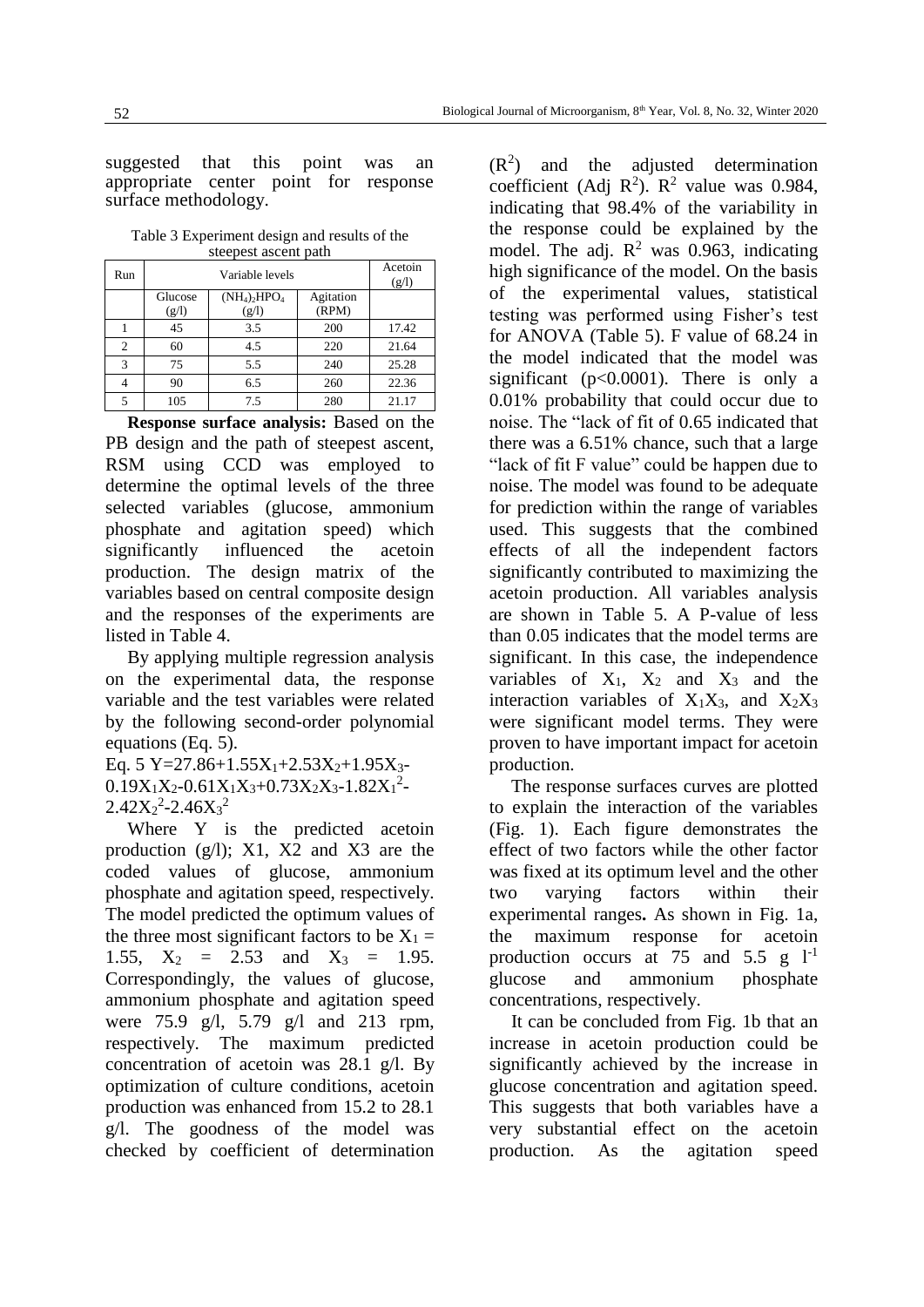increased, the maximum response appeared near the middle of the glucose level. The response also varied noticeably at different levels of glucose along the axis, thus,  $suggesting$  a considerable

between these two factors. Fig. 1c depicts the combined effects of ammonium phosphate concentration and agitation speed.

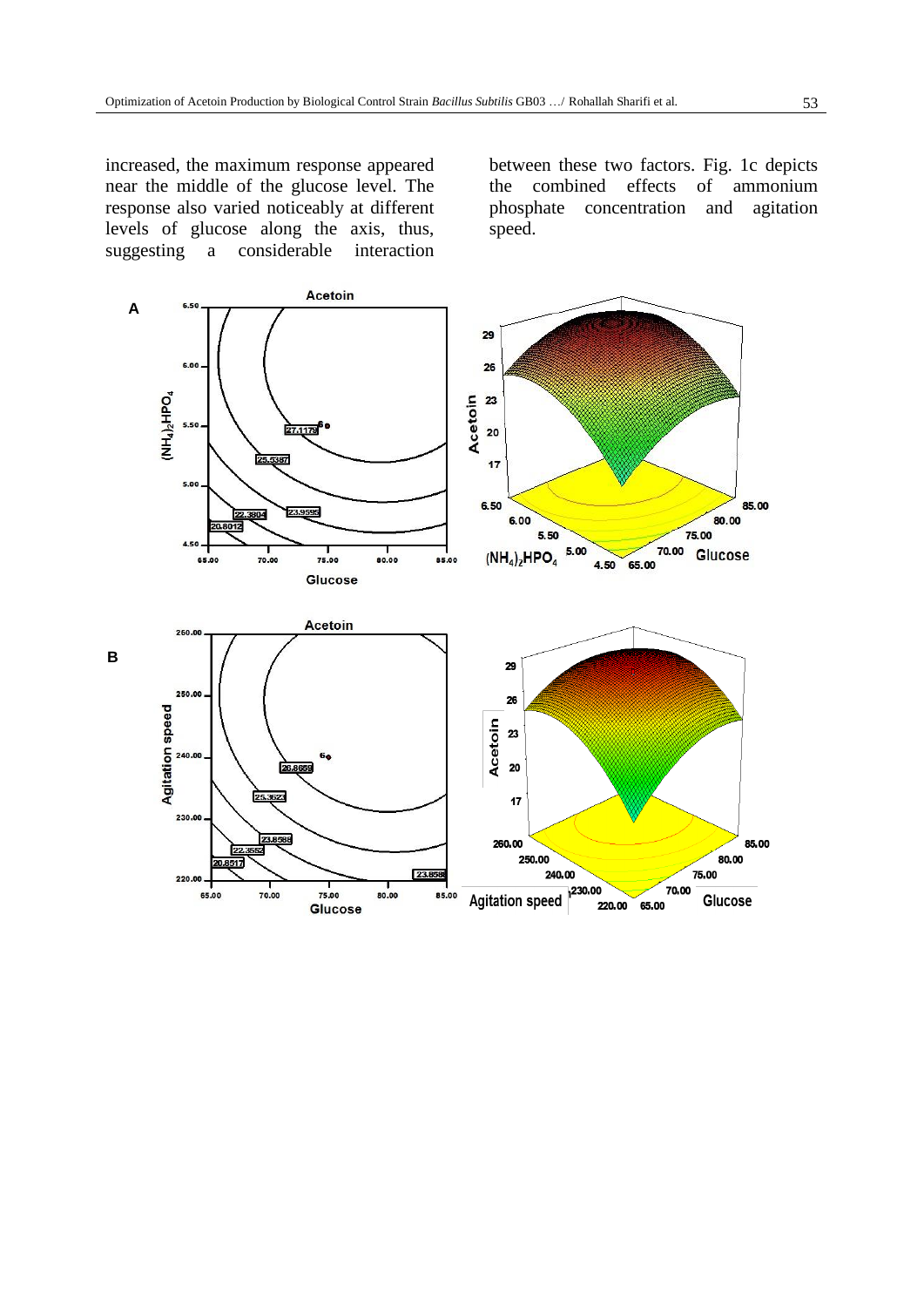

Fig. 1- Response surface and its corresponding counter plot of acetoin production from *B. subtilis* GB03 showing the interaction between glucose and ammonium phosphate (a), glucose and agitation speed (b), and ammonium phosphate and agitation speed (c).

| Run            | Coded variable levels |                  |                |         |                 |           |               |
|----------------|-----------------------|------------------|----------------|---------|-----------------|-----------|---------------|
|                | X1                    | X3               | X4             | Glucose | $(NH_4)_2HPO_4$ | Agitation | Acetoin (g/l) |
| $\mathbf{1}$   | $\mathbf{1}$          | $-1$             | $-1$           | 85      | 4.5             | 230       | 17.1          |
| $\mathfrak{2}$ | $-1$                  | $\mathbf{1}$     | $-1$           | 65      | 6.5             | 230       | 18.7          |
| 3              | $\mathbf{1}$          | $-1$             | 1              | 85      | 4.5             | 290       | 18.9          |
| $\overline{4}$ | $-1$                  | $\mathbf{1}$     | 1              | 65      | 6.5             | 290       | 22.1          |
| 5              | $\mathbf{1}$          | $\mathbf{1}$     | $-1$           | 85      | 6.5             | 230       | 17.3          |
| 6              | $-1$                  | $-1$             | $-1$           | 65      | 4.5             | 230       | 19.8          |
| $\overline{7}$ | $-1$                  | $-1$             | 1              | 65      | 4.5             | 290       | 21.9          |
| 8              | $\mathbf{1}$          | $\mathbf{1}$     | $\mathbf{1}$   | 85      | 6.5             | 290       | 20.5          |
| 9              | $-1.68$               | $\overline{0}$   | $\mathbf{0}$   | 60      | 5.5             | 260       | 20.5          |
| 10             | 1.63                  | $\Omega$         | $\mathbf{0}$   | 90      | 5.5             | 260       | 16.4          |
| 11             | $\boldsymbol{0}$      | $-1.63$          | $\mathbf{0}$   | 75      | 3.8             | 260       | 17.8          |
| 12             | $\overline{0}$        | 1.63             | $\overline{0}$ | 75      | 7.1             | 260       | 19.1          |
| 13             | $\boldsymbol{0}$      | $\boldsymbol{0}$ | $-1.63$        | 75      | 5.5             | 210       | 20.2          |
| 14             | $\boldsymbol{0}$      | $\overline{0}$   | 1.63           | 75      | 5.5             | 310       | 25.9          |
| 15             | $\overline{0}$        | $\overline{0}$   | $\mathbf{0}$   | 75      | 5.5             | 260       | 26.1          |
| 16             | $\boldsymbol{0}$      | $\boldsymbol{0}$ | $\mathbf{0}$   | 75      | 5.5             | 260       | 25.8          |
| 17             | $\overline{0}$        | $\overline{0}$   | $\Omega$       | 75      | 5.5             | 260       | 26.1          |
| 18             | $\overline{0}$        | $\overline{0}$   | $\mathbf{0}$   | 75      | 5.5             | 260       | 25.7          |
| 19             | $\boldsymbol{0}$      | $\overline{0}$   | $\mathbf{0}$   | 75      | 5.5             | 260       | 25.9          |
| 20             | $\boldsymbol{0}$      | $\boldsymbol{0}$ | $\mathbf{0}$   | 75      | 5.5             | 260       | 25.6          |

Table 4- the results of the central composite experiment in coded units and real values

Table 5- Significance test of regression coefficient and quadratic model

|           | $\tilde{}$  |                | $\overline{\phantom{a}}$ |           |
|-----------|-------------|----------------|--------------------------|-----------|
| Variable  | Coefficient | Standard error | F value                  | $P$ value |
| Intercept | 27.86       | 0.31           |                          |           |
| $X_1$     | 1.55        | 0.21           | 55.26                    | 0.001     |
| $X_3$     | 2.53        | 0.21           | 148.15                   | 0.000     |
| $X_4$     | 1.95        | 0.21           | 87.59                    | 0.000     |
| $X_1X_3$  | $-0.19$     | 0.27           | 0.83                     | 0.507     |
| $X_1X_4$  | $-0.61$     | 0.27           | 5.06                     | 0.048     |
| $X_3X_4$  | 0.73        | 0.27           | 7.32                     | 0.022     |
| $X_1^2$   | $-1.82$     | 0.20           | 80.61                    | 0.000     |
| $X_3^2$   | $-2.42$     | 0.20           | 142.55                   | 0.000     |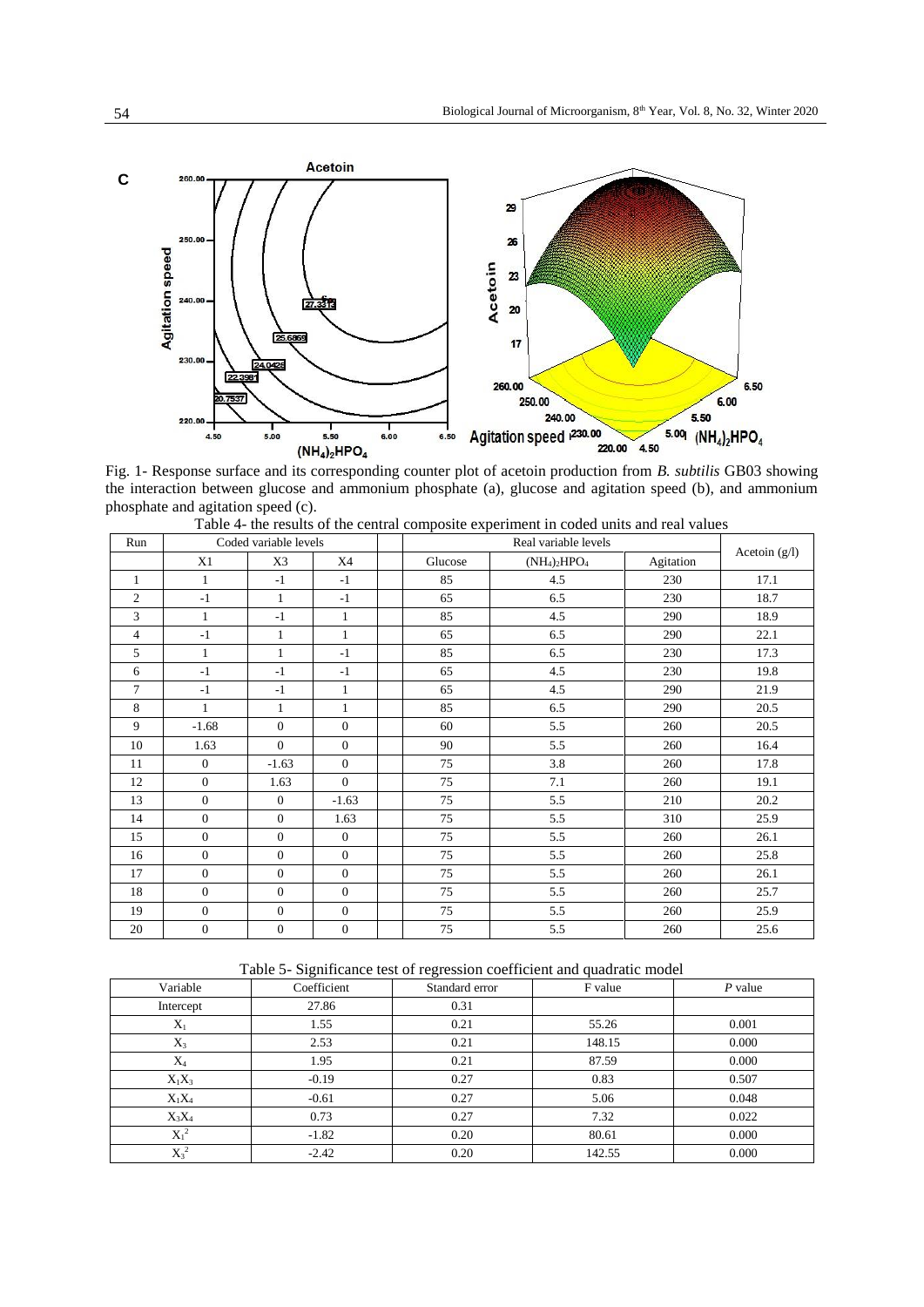| <b>**</b><br>484 | $-2.46$ | 0.20 | 146.74 | 0.000 |
|------------------|---------|------|--------|-------|
| Model            |         |      | 97.64  | 0.000 |
| Lack of fit      |         |      | 0.65   | 0.676 |

**Validation:** The model has been approved for the three factors (glucose, ammonium phosphate and agitation speed) within the design space. A random set of six variable combinations was prepared and examined for the acetoin production (Table 6). The actual acetoin production values were found to be in good agreement with the statistically predicted values  $(R^2=0.94)$ , approving the model's validity.

| Run |         | Variable levels | Acetoin $(g/l)$ |        |           |
|-----|---------|-----------------|-----------------|--------|-----------|
|     | Glucose | $(NH_4)_2HPO_4$ |                 | Actual | Predicted |
|     | 60      | 6.5             | 290             | 19.42  | 19.81     |
|     | 65      |                 | 260             | 19.13  | 18.83     |
|     | 85      | 5.5             | 300             | 21.82  | 22.59     |
|     | 75      | 4.5             | 230             | 22.28  | 21.45     |
|     | 65      | 6.5             | 260             | 21.36  | 21.68     |
|     | 75      | 5.5             | 260             | 25.35  | 25.73     |

Pearson correlation coefficient=0.94

**Plant growth promotion bioassay:**  Volatiles emitted from *B. subtilis* GB03 grown on basal medium increased plant fresh weight up to 4 times. However, optimized medium not only did not improved plant growth promotion activity but also showed phytotoxicity on Arabidopsis seedlings (Fig. 2). In the next step, the investigations on the effect of different concentrations of acetoin exhibited that 1 ppm is the best concentration for the promotion of plant growth. Further increase in acetoin concentration decreased the plant growth promotion activity. 100 ppm acetoin level exhibited some phytotoxicity in leaf margins.



Fig. 2- Plant growth promotion in Arabidopsis seedlings by exposure to volatiles of *Bacillus subtilis* GB03 inoculated on basal or optimized medium and different concentration of pure acetoin.

#### **Discussion and conclusion**

The medium for acetoin production by *B. subtilis* GB03 was optimized by employing statistical methodologies based on the Plackett–Burman design, the steepest ascent method, and RSM. This optimization resulted in a maximum yield of 28.1 g/L acetoin.

According to our findings, glucose, ammonium phosphate and agitation speed significantly influenced the acetoin production. According to the literature, carbon and nitrogen source follow similar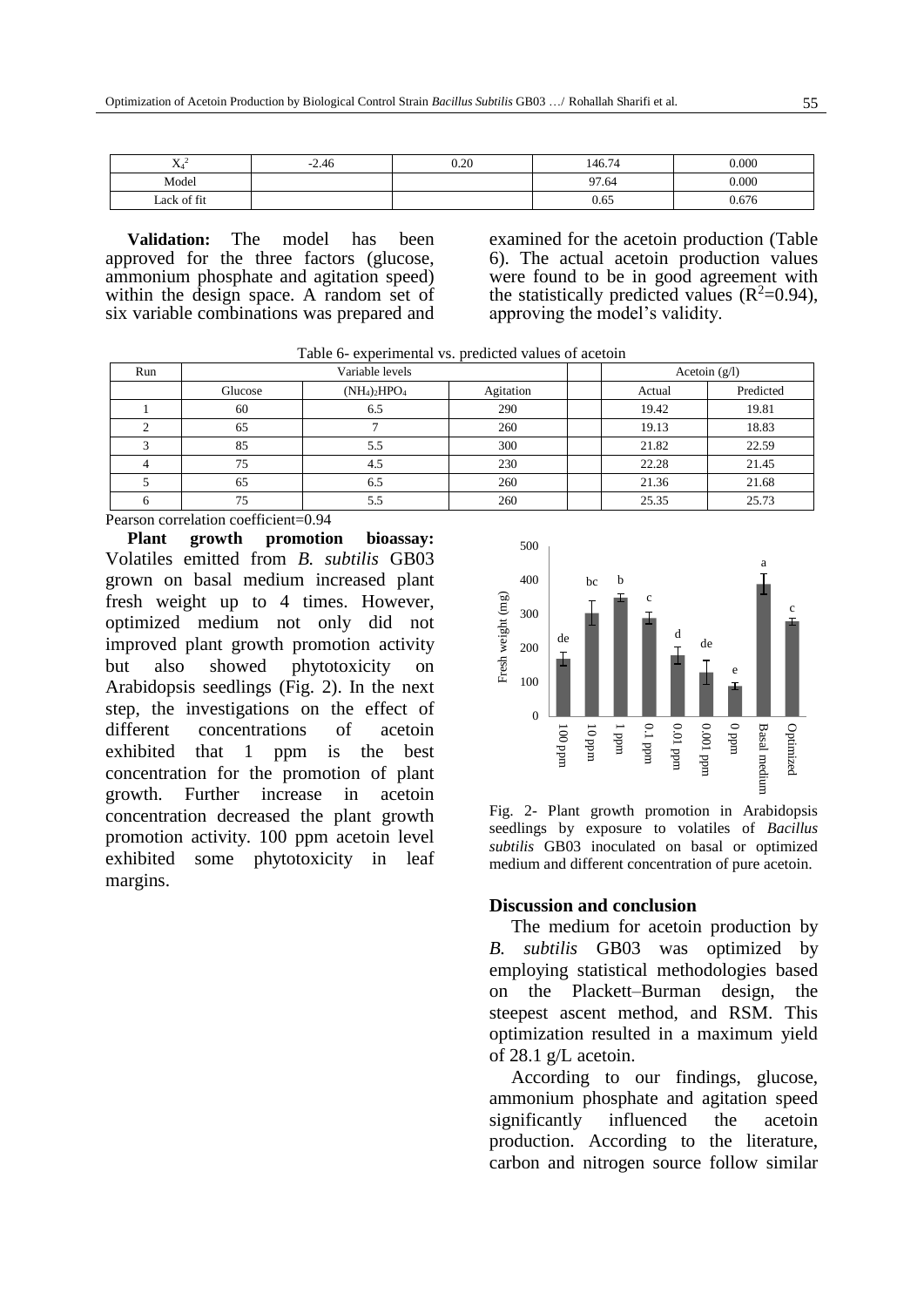patterns for diol, acetoin and butanediol, production, but agitation speed presented an opposite role in the production of acetoin and butanediol. Sun et al. [\(10\)](file:///D:/University/Safhe%20araei/Microorganism/60/BJM-1804-1120%20ویراستاری%20شده%20(1).docx%23_ENREF_10) showed that sucrose like carbon source is a key medium component for acetoin production and led to 41 g/l acetoin concentration in *Serratia marcescens*. However, Glucose was the best carbon source for *B. subtilis* SF4-2 [\(19\)](file:///D:/University/Safhe%20araei/Microorganism/60/BJM-1804-1120%20ویراستاری%20شده%20(1).docx%23_ENREF_19). Glucose and sucrose have similar impact on acetoin production and are favored compared to other carbon sources [\(20\)](file:///D:/University/Safhe%20araei/Microorganism/60/BJM-1804-1120%20ویراستاری%20شده%20(1).docx%23_ENREF_20). Teixeira et al. [\(11\)](file:///D:/University/Safhe%20araei/Microorganism/60/BJM-1804-1120%20ویراستاری%20شده%20(1).docx%23_ENREF_11) reported that 63 g/l glucose was the optimum concentration for acetoin production by *Hanseniaspora guilliermondii* but in our study, 75.9 g/l glucose was reported as the optimum level required by *Bacillus subtilis* GB03 for acetoin production. Although, some *Bacillus* strains can response to as high as 200 g/l glucose in the medium [\(11\)](file:///D:/University/Safhe%20araei/Microorganism/60/BJM-1804-1120%20ویراستاری%20شده%20(1).docx%23_ENREF_11). In addition, the production of acetoin and butanediol has been shown to be sensitive to different nitrogen sources. Among the eight variables tested by PB experiments, soybean meal, corn steep liquor and ammonium citrate were identified as the most significant nitrogen sources for butanediol production [\(10\)](file:///D:/University/Safhe%20araei/Microorganism/60/BJM-1804-1120%20ویراستاری%20شده%20(1).docx%23_ENREF_10). In other study,  $(NH_4)$ <sub>2</sub> HPO<sub>4</sub> was reported as the most important factor affecting the butanediol accumulation [\(21\)](file:///D:/University/Safhe%20araei/Microorganism/60/BJM-1804-1120%20ویراستاری%20شده%20(1).docx%23_ENREF_21). It is suggested that (NH4)2 HPO4 could provide phosphorus source required for cell growth and metabolites formation by the microorganism. Garg and Jain [\(22\)](file:///D:/University/Safhe%20araei/Microorganism/60/BJM-1804-1120%20ویراستاری%20شده%20(1).docx%23_ENREF_22) reported that phosphate could trigger diols fermentation. They proposed that the effects on diol yields was due to the effect of phosphate, which stimulated the complete metabolism of the bacterium. The study of Sun et al. [\(10\)](file:///D:/University/Safhe%20araei/Microorganism/60/BJM-1804-1120%20ویراستاری%20شده%20(1).docx%23_ENREF_10) also approved the substantial role of  $(NH<sub>4</sub>)<sub>2</sub> HPO<sub>4</sub>$  as nitrogen and phosphorous sources for the production of diols.

Moes et al. [\(15\)](file:///D:/University/Safhe%20araei/Microorganism/60/BJM-1804-1120%20ویراستاری%20شده%20(1).docx%23_ENREF_15) discussed the effects of

oxygen levels on diol production by *B. subtilis*. They found that acetoin and 2,3 butanediol were produced at oxygen level above 100 ppb and below 100 ppb, respectively. The product concentration ratio changed quickly in the range of 80–90 ppb oxygen concentrations. Varying oxygen levels might cause the conversion of one product into another in a reversible mode. Nakashimada et al. [\(23\)](file:///D:/University/Safhe%20araei/Microorganism/60/BJM-1804-1120%20ویراستاری%20شده%20(1).docx%23_ENREF_23) investigated the impact of oxygen supply on diol production by *P. polymyxa* ATCC. They showed that, much more 2,3-butanediol than acetoin was produced at low airflow rates. But 2,3- butanediol decreased rapidly to trace quantities and acetoin increased quickly to a high level when the airflow rate was raised from 400 to 500 ml min−1. Sun et al. [\(10\)](file:///D:/University/Safhe%20araei/Microorganism/60/BJM-1804-1120%20ویراستاری%20شده%20(1).docx%23_ENREF_10) proposed a two-stage agitation speed for enhanced acetoin production by *Serratia marcescens***,** in which the agitation speed was fixed at 700 rpm during the first 8 h and then decreased to 600 rpm. In this process 44.9 g/l of acetoin was obtained.

In conclusion, we conducted a series of statistical experimental designs to improve the medium for acetoin production by *B.*  subtilis GB03. Glucose, (NH<sub>4</sub>)<sub>2</sub> HPO<sub>4</sub> and agitation speed had significant impacts on acetoin production and the optimal values of these three key variables were 75.91 g/l, 5.79 g/land 213 rpm, respectively. After the optimization process, the acetoin concentration was improved to 28.1 g/l after40 h of fermentation incubation time. It was revealed that statistical experimental designs positively influenced acetoin production optimization. However, volatile components secreted from the bacteria in the optimized medium showed some degree of phytotoxicity on Arabidopsis seedlings. Ann et al. [\(24\)](file:///D:/University/Safhe%20araei/Microorganism/60/BJM-1804-1120%20ویراستاری%20شده%20(1).docx%23_ENREF_24) revealed that high concentration of volatiles have negative effect on plant growth. In this study, 100 ppm of acetoin exhibited phytotoxicity symptom on Arabidopsis seedlings.

Statistical experimental designs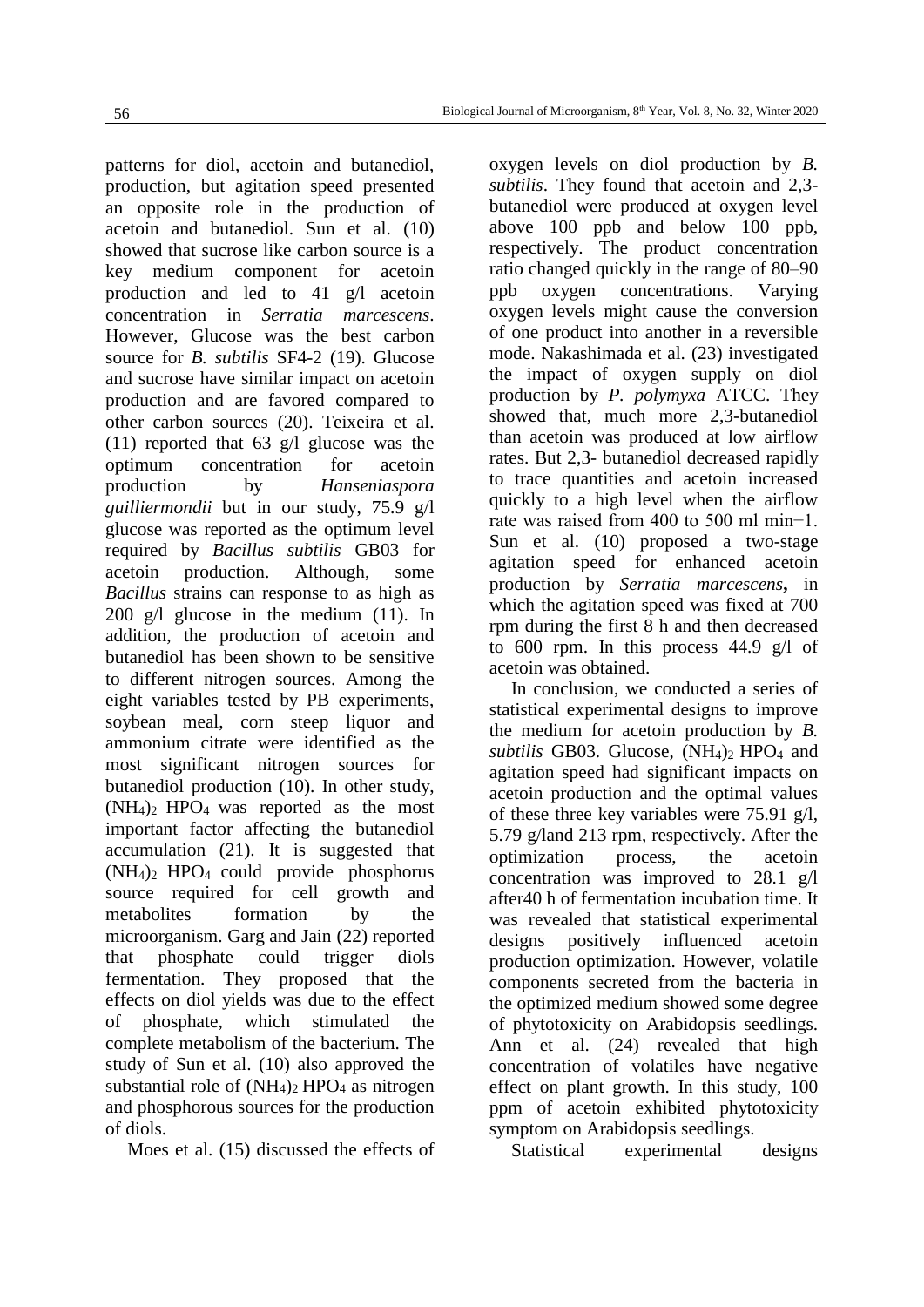appeared to be an influential tool for the optimization of fermentation conditions to enhance the acetoin production. Since there are a few reports on the medium and fermentation process optimization or for acetoin production using statistical experimental designs, this study could be a reference work for further relevant researches aiming for acetoin production.

#### **Reference**

- (1) Sharifi R, Ryu C-M. Are bacterial volatile compounds poisonous odors to a fungal pathogen *Botrytis cinerea*, alarm signals to *Arabidopsis* seedlings for eliciting induced resistance, or both? *Frontiers in Microbiology*. 2016; 7: doi:10.3389/fmicb.2016.00196.
- (2) Sharifi R, Ryu C M. Chatting with a tiny belowground member of the holobiome: communication between plants and growthpromoting rhizobacteria. *Advances in Botanical Research*. 2017; 82: 135-60.
- (3) Ryu C M., Farag M A., Hu C H., Reddy M S., Kloepper J W, Pare P W. Bacterial volatiles induce systemic resistance in *Arabidopsis*. *Plant Physiology*. 2004; 134 (3): 1017-26.
- (4) Rudrappa T., Biedrzycki M L., Kunjeti S G., Donofrio N M., Czymmek K J., Paul W P, et al. The rhizobacterial elicitor acetoin induces systemic resistance in *Arabidopsis thaliana*. *Communicative & Integrative Biology*. 2010; 3 (2): 130-8.
- (5) 5. Xie X., Zhang H, Pare P W. Sustained growth promotion in *Arabidopsis* with long-term exposure to the beneficial soil bacterium *Bacillus subtilis* (GB03). *Plant Signal Behav*. 2009; 4 (10): 948-53.
- (6) Hahm M S., Sumayo M., Hwang Y J., Jeon S A., Park S J., Lee J Y, et al. Biological control and plant growth promoting capacity of rhizobacteria on pepper under greenhouse and field conditions. *Journal of Microbiology*. 2012; 50 (3): 380-5.
- (7) Sharifi R, Ryu C-M. Revisiting bacterial volatile-mediated plant growth promotion: Lessons from the past and objectives for the future. *Annals of Botany*. 2018; doi: 10.1093/aob/mcy108.
- (8) Dettwiler B., Dunn I J., Heinzle E, Prenosil J E. A simulation model for the continuous production of acetoin and butanediol using *Bacillus subtilis* with integrated pervaporation separation. *Biotechnology and Bioengineering*.

1993; 41 (8): 791-800.

- (9) Qureshi N, Cheryan M. Production of 2,3 butanediol by *Klebsiella oxytoca*. *Applied Microbiology and Biotechnology*. 1989; 30 (5).
- (10) Sun J-A., Zhang L-Y., Rao B., Shen Y-L, Wei D-Z. Enhanced acetoin production by *Serratia marcescens* H32 with expression of a water-forming NADH oxidase. *Bioresource Technology*. 2012; 119: 94-8.
- (11) Teixeira R M., Cavalheiro D., Ninow J L, Furigo Jr A. Optimization of acetoin production by *Hanseniaspora guilliermondii* using experimental design. *Brazilian Journal of Chemical Engineering*. 2002; 19 (2): 181-6.
- (12) Xiao Z J., Liu P H., Qin J Y, Xu P. Statistical optimization of medium components for enhanced acetoin production from molasses and soybean meal hydrolysate. *Applied Microbiology and Biotechnology*. 2006; 74 (1): 61-8.
- (13) Xiao Z, Lu J R. Strategies for enhancing fermentative production of acetoin: A review. *Biotechnology Advances*. 2014; 32 (2): 492-503.
- (14) Ji X-J., Huang H., Du J., Zhu J-G., Ren L-J., Hu N, et al. Enhanced 2,3-butanediol production by *Klebsiella oxytoca* using a two-stage agitation speed control strategy. *Bioresource Technology*. 2009; 100 (13): 3410-4.
- (15) Moes J., Griot M., Keller J., Heinzle E., Dunn I J, Bourne J R. A microbial culture with oxygen-sensitive product distribution as a potential tool for characterizing bioreactor oxygen transport. *Biotechnol Bioeng*. 1985; 27 (4): 482-9.
- (16) Reddy L V A., Wee Y-J., Yun J-S, Ryu H-W. Optimization of alkaline protease production by batch culture of *Bacillus* sp. RKY3 through Plackett–Burman and response surface methodological approaches. *Bioresource Technology*. 2008; 99 (7): 2242-9.
- (17) Yang T., Zhang X., Rao Z., Gu S., Xia H, Xu Z. Optimization and scale-up of 2,3-butanediol production by *Bacillus amyloliquefaciens* B10- 127. *World Journal of Microbiology and Biotechnology*. 2011; 28 (4): 1563-74.
- (18) Romick T, Fleming H. Acetoin production as an indicator of growth and metabolic inhibition of *Listeria monocytogenes*. *Journal of Applied Microbiology*. 1998; 84 (1): 18-24.
- (19) Tian Y., Fan Y., Zhao X., Zhang J., Yang L, Liu J. Optimization of fermentation medium for acetoin production by *Bacillus subtilis* sf4-3 using statistical methods. *Preparative Biochemistry and Biotechnology*. 2014; 44 (5):